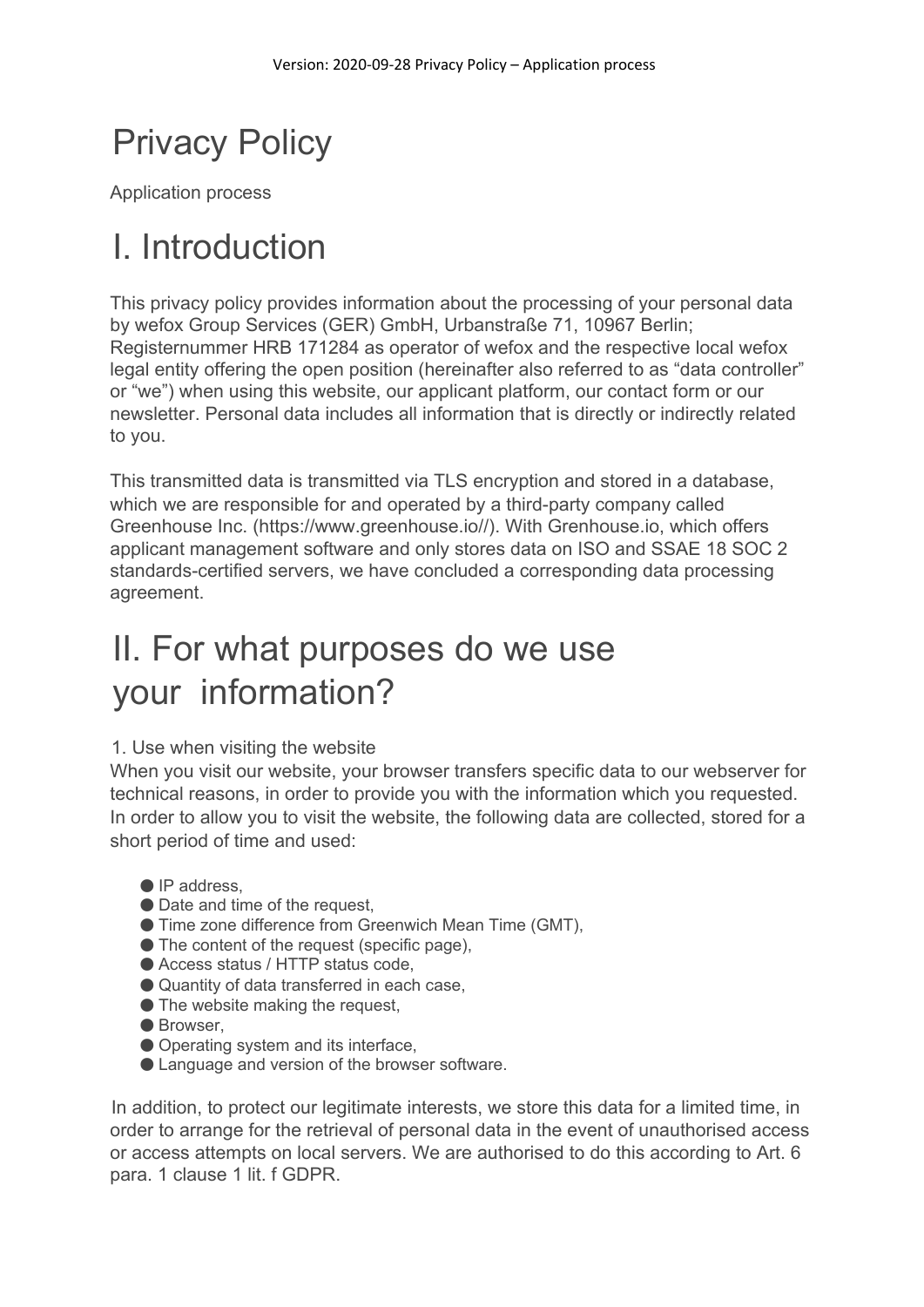#### 2. Application on vacant position

When you visit our website and apply for a job we require you to create a candidate profile containing:

- your private contact data;
- your educational background, skills and competencies (optional);
- your work history (optional);
- a link to your professional profile (optional), which we will then use to understand your professional background (e.g. LinkedIn)

When you apply for a vacant position, we additionally require you to provide application documents, e.g. your CV, reference letters and/or a cover letter.

It may also be required to include special categories of personal data such as information on disabilities if this information is required for the position you are applying for.

## III. With whom and how do we share your information?

#### 1. Disclosure of data for third-party processing

wefox outsources certain processes and tasks to service providers in order to guarantee the handling of complicated topics, which require particular knowledge or cannot be undertaken in house, for example hosting our website, analysing user behaviour on our websites and so on. Therefore, we will pass on your data to the following categories of recipients:

- Technical service provides which work for us
- Web analysis provider

Furthermore, data is also shared with specialised companies in the wefox group in order to carry out central data processing tasks. In this case, your data may be processed centrally by a company of the wefox group which are subsidiaries of FinanceApp AG, Stampfenbachstr. 138, 8006 Zürich.

In this case, we will only pass on such information to the companies which is necessary for the respective service.

In addition, in the context of your information being forwarded to other service providers, we would like to ensure you that your data is handled carefully and that you are able to exercise your rights even when other service providers are involved.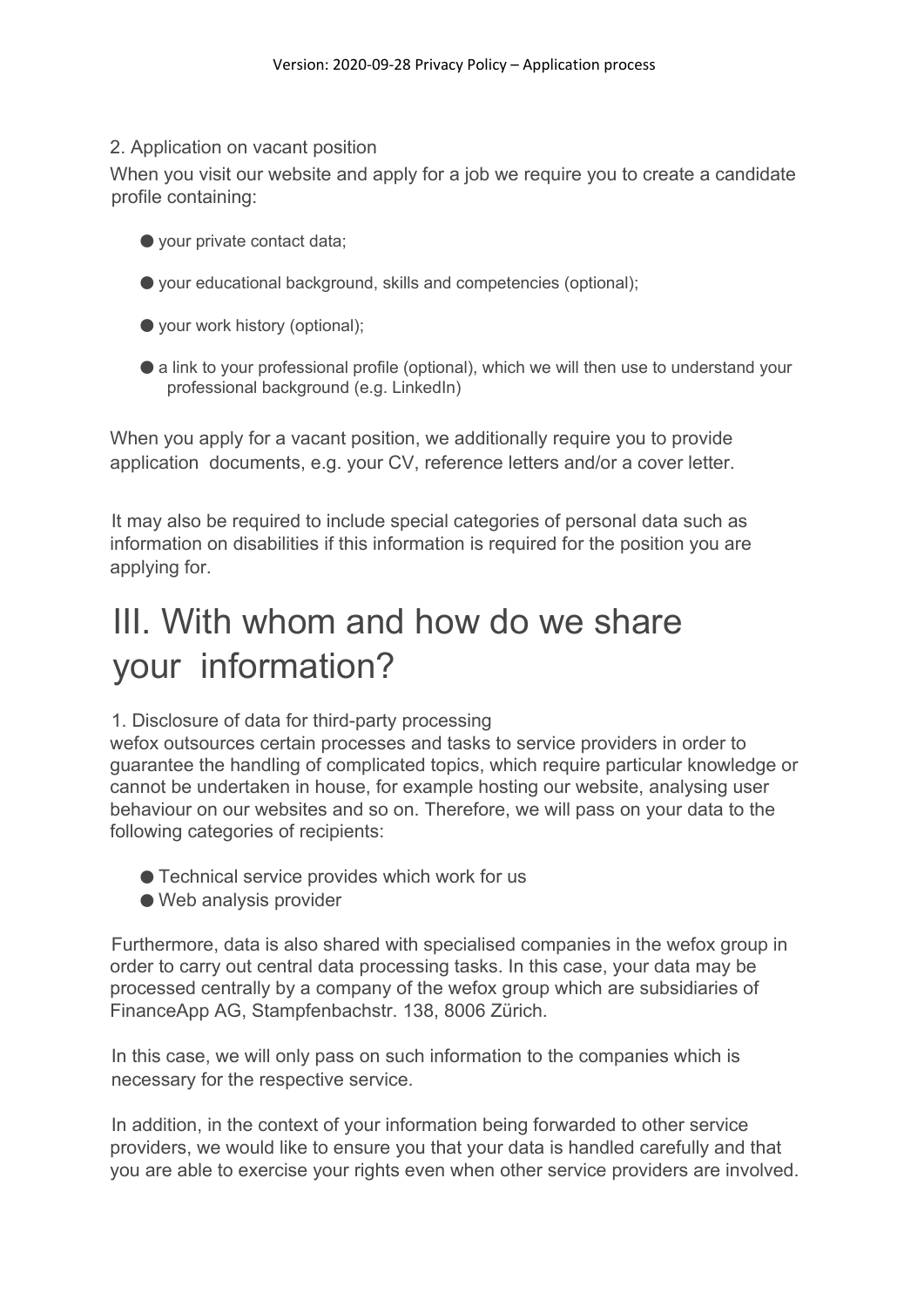For this reason, corresponding contracts for protecting your information have been concluded with the service providers, wherever necessary. Version: 2020-09-28 Privacy Policy – Application process

Your personal data is communicated for the purpose of the application process on the basis of Art. 6 para. 1 clause 1 lit. f GDPR and provided that you have given us your consent for your personal data to be processed on the basis of your consent within the meaning of Art. 6 para. 1 S.1 lit. a GDPR.

#### 2. Disclosure due to statutory obligation

Moreover, we communicate your personal data only and in so far as there is a statutory obligation for disclosure on our part. This communication is done on the basis of Art. 6 para. 1 S.1 lit. c GDPR (e.g. to the police authorities as part of criminal investigations or to the data protection supervisory authorities).

#### 3. Processing of data outside the EU/EEA

Your data are also partly processed in countries outside of the European Union ("EU") or the European Economic Area ("EEA"). In these cases, we ensure with our contractual partners that sufficient level of data protection is guaranteed for your data, e.g. by contractual arrangements (EU standard contractual clauses).

### IV. When will your information be deleted?

Your application data will be stored for six months after the application process is finished and the position is filled.

## V. What rights do you have in connection with the processing of your information?

In order to show you all possibilities as part of the collection and use of your information/personal data, we would hereby like to draw your attention to the rights, to which you are entitled in this regard.

#### **a. Right to receive information**

You can request information about how, by whom, for what purposes, and under what conditions your data is collected and used.

#### **b. Right to correction**

Naturally, we do not want to forward any false or out-of-date information as part of the use of your personal information, in order e.g. to avoid misunderstandings or possible harm. Therefore, you may at any time update or correct the information we have collected about you.

#### **c. Right to restrict processing**

You may further ask that we use your data only to a limited extent. This means that although your data is still stored, they may, however, only be used in restricted circumstances (e.g. for asserting legal claims).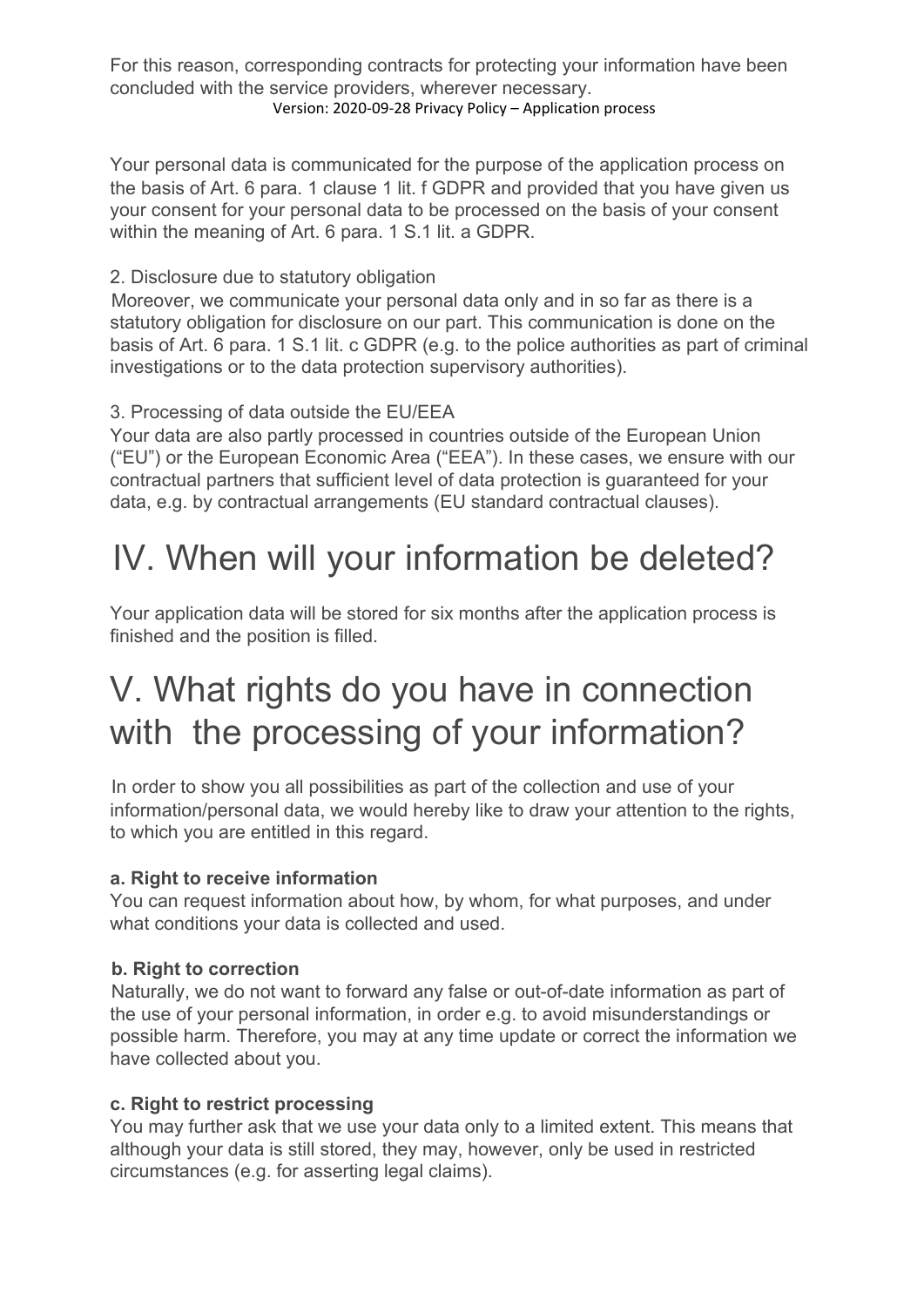#### **d. Right to object**

If we collect and use your information for legitimate purposes, you of course have the right to object to the use of your information.

Version: 2020-09-28 Privacy Policy – Application process

#### **e. Right to file a legal complaint with a supervisory authority** We are, of

course, keen to comply with all laws in respect of your data. However, if you believe that the use of your data violates data protection regulations, you have the right to file a complaint with a regulatory authority.

#### **f. Right to deletion**

Not least, we shall also delete your data as long as it is no longer required for the purposes stated here and as long as we are not bound by any retention requirements (cf. §V). However, if you believe that there is no legal basis for further storage, you may ask that we delete the data.

#### **g. Right to data portability**

You also have the right to data portability with regards to all the data you have provided to us. This means that we are required to provide you with this data in a structured, common, and machine-readable format.

Please note, however, that we reserve the right to enforce statutory restrictions on our part, for example if we are obliged to retain or process certain data, have an overriding interest or need the data for asserting claims.

### VI. Consent and revocation of consent

If you have given us your consent for your personal data to be processed, you can revoke this at any time. Revocation of consent applies to the future. This does not affect the legitimacy of any prior processing of your data.

### VII. How can you contact us?

In order to exercise your abovementioned rights or in connection with your consent or if you have any further questions regarding data protection in our company, you can contact us as well as our Data Protection Officer as follows:

Data Protection Officer, Urbanstraße 71 10967 Berlin at dataprotection@wefox.com.

You can also contact us in this way if you would like to lodge a complaint about how we collect, store and use your personal data. It is our aim to offer the best possible solution regarding your complaints. However, if you are not satisfied with our answer, you can also get in touch with the competent supervisory authority.

# VIII. Changes to this privacy policy